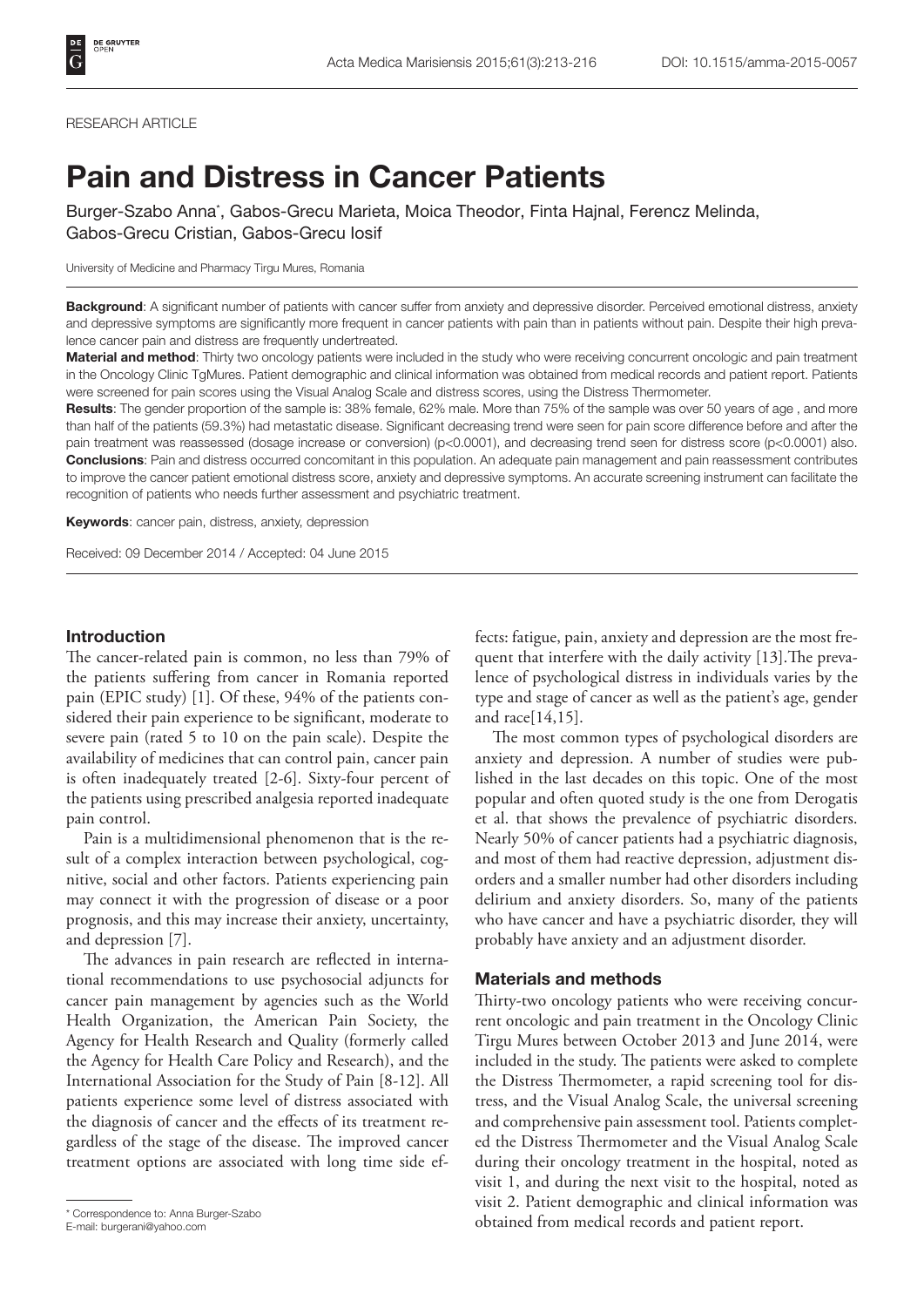### **Participants**

Participants included cancer diagnosed patients, treated with chemotherapy or radiotherapy in Oncology Clinic of Tirgu Mures.

## Measures

## *Emotional Distress*

The Distress Thermometer (DT), endorsed by the National Comprehensive Cancer Network (NCCN) Psychosocial Distress Practice Guidelines Panel, is a brief self-report screening tool that measures sources of distress and distress levels over the past week. The DT is a visual analogue scale with scores from 0 (no distress) to 10 (extreme distress) and a midpoint anchor labeled ''moderate distress''. In accordance with NCCN guidelines, we considered a DT score of >5 as an indication of clinically significant distress.

#### *Pain assessment*

According to data published in the literature, at least two types of cancer-related pain can be recorded in patients with advanced cancer, and they can derive from different etiologies [16,17]. The vast majority of cancer patients (69%) related an impaired ability to function as a result of their worst pain [18]. As for an effective and individualized treatment, a proper and regular self-reporting assessment of pain is required, several assesment scales have been proposed, most used standardized scales being represented by [19]: visual analog scales (VAS), verbal rating scales (VRS) and numerical rating scales (NRS). According to WHO guidelines, opioid analgesics are the standard of care in analgesic therapy. According to their ability to control pain, they are classified in mild, mild–moderate or moderate to severe intensity. However, the intensity of pain is frequently reported as mild, moderate or severe and the pain is scored accordingly on an VAS respectively as  $\leq 4$ , from 5 to 6, and  $\geq$ 7 [20].

## Statistical Analyses

The levels of VAS and distress among cancer patients were represented in percentages and Chi-square test was used to identify potential factors influencing the prevalence of distress and pain. The significance level was 0.05. Data were analyzed using SPSS software.

## RESULTS

#### Demographic and Clinical Characteristics

The sample consisted of 32 patients, with chronic cancer pain, majority over 65 years (see Figure 1 for age and gender distribution). 92% of the high pain group (VAS >7, on a 0-10 scale) received surgical intervention, and 88% of the high pain group had metastatic stage (see Figure 2 for participants cancer localization and status).

Patients with cancer related pain were defined as patients with a diagnosis of cancer experiencing pain from direct tumor involvement and a form of cancer treatment,



Fig. 1. Distribution of age and gender



confirmed by the oncologist. The high pain group was defined as the one with the score  $\geq 7$  on the Visual Analog Scale (see Table 1.for the patient demographic and medical characteristics).

There is a significant difference on the VAS scale between the 1st and 2nd visit, before the pain assessment/reassessment and after (mean visit  $1=5.5$ , visit  $2=2.3$ , P<0.001). 49% of patients rating themselves with >7, which indicated high level pain. On the Distress Thermometer scale 62% rated > 5, which indicated meaningful level of distress (see Table 2 for pain and distress difference after intervention).

#### **DISCUSSIONS**

In this article we present our findings, regarding the concomitant presence of pain and emotional distress in cancer patient. Significant decreases in pain and in distress scores were found from visit 1 to visit 2, before and after the pain treatment was reassessed (dosage increase or conversion).

The initiation of analgesic treatment should be done already during the diagnostic evaluation and should be performed in accordance with the principles indicated by the WHO analgesic ladder, appropriate for the severity of pain [II, B]. A satisfactory relief of pain can be achieved by most of cancer patients using a combined approach that includes primary antitumor treatments, systemic analgesic therapy using opioid analgesics , eventually combined with nonopioid drugs such as paracetamol or with non-steroidal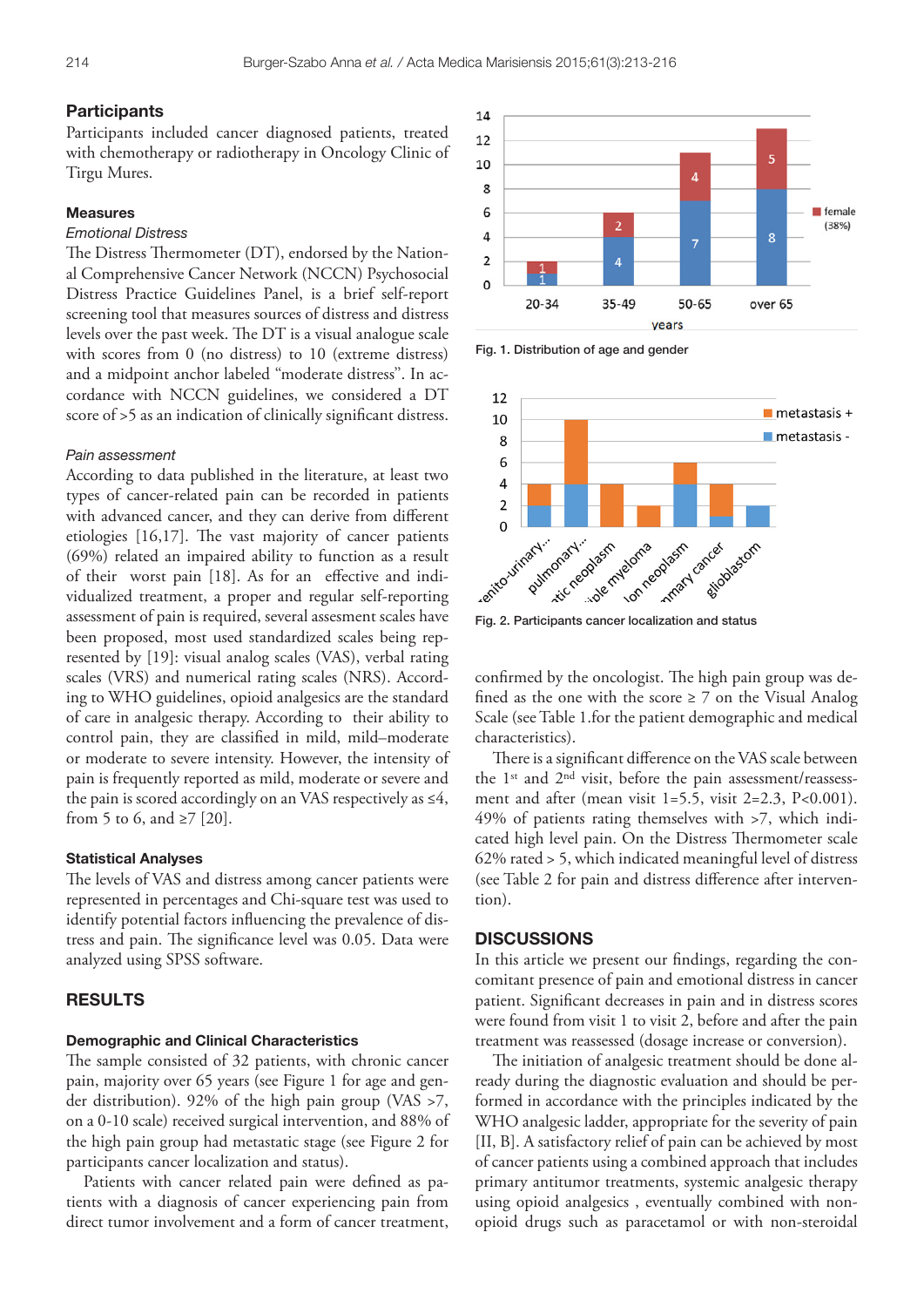| Table I. Pacient demographic and medical characteristics |  |  |  |  |  |
|----------------------------------------------------------|--|--|--|--|--|
|----------------------------------------------------------|--|--|--|--|--|

| High pain | Low pain       | P value   |
|-----------|----------------|-----------|
|           |                |           |
| 55,4%     | 66,5%          | <b>NS</b> |
| 43%       | 38%            | <b>NS</b> |
| 5%        | 27%            | 0,001     |
|           |                |           |
|           |                |           |
| 2         | 2              |           |
| 8         | $\overline{2}$ |           |
| 4         | $\overline{2}$ |           |
| 4         | 1              |           |
| 2         | $\mathfrak{p}$ |           |
| 2         | 1              |           |
| 88%       | 57%            | 0,001     |
| 92%       | 87%            | <b>NS</b> |
| 45%       | 51%            | <b>NS</b> |
| 50%       | 50%            | <b>NS</b> |
|           |                |           |

Table II. VAS and Distress difference after intervention

| Variable        | Visit 1 | Visit 2 | P value |
|-----------------|---------|---------|---------|
| <b>VAS</b>      |         |         |         |
| High            | 49%     | 4%      |         |
| Moderate        | 33%     | 9%      |         |
| Low             | 18%     | 87%     | 0,001   |
| <b>Distress</b> |         |         |         |
| High            | 62%     | 15%     |         |
| Moderate        | 29%     | 41%     |         |
| Low             | 9%      | 44%     | 0,003   |

anti-inflammatory drugs (NSAIDs) or with adjuvant drugs [21,22],associated with other non-invasive techniques such as psychological or rehabilitative interventions. At the same time, extremely important could be the assessment of the associated psychosocial distress, which has been proved to be strongly associated with cancer pain [23] and may amplify the perception of pain-related distress in a vicious circle in which, similarly, an inadequate control of pain may cause significant psychological distress.

Psychosocial distress has to be assessed because it is strongly associated with cancer pain [23]. In fact psychosocial distress may amplify the perception of pain-related distress and, similarly, inadequately controlled pain may cause substantial psychological distress.

The evidence for a relationship between psychosocial factors and chronic cancer pain is considered Strong for psychological distress. Spiegel et al.found a significant association between pain intensity and psychological distress, but not between pain intensity and depression [24]. They also found a significant association between pain frequency and depression but not between pain frequency and psychological distress. Their conclusion that pain preceded depression was based in part on the finding that a history of depression was more prevalent for the Low Pain Group than for the High Pain Group. There is evidence to support this direction. In a review of the literature to examine the relationship between depression and chronic pain, Fishbain and colleagues found that there was greater support for the hypothesis that depression is a consequence

of chronic pain rather than the hypothesis that depression is an antecedent to chronic pain [25].

For psychological distress, there is strong evidence on which to make a clinical recommendation, and the prevalence of psychological distress among cancer patients is high [26-29]. Comprehensive chronic pain assessment should include routine screening of psychological distress, because brief measures are available and interventions are effective [23].

## **Conclusions**

Pain and distress occurred concomitant in this population. An adequate pain management and pain reassessment contributes to improve the cancer patient emotional distress score, anxiety and depressive symptoms. An accurate screening instrument can facilitate the recognition of patients who needs further assessment and psychiatric treatment.

#### References

- Breivik H, Cherny N, Collett B, et al. Cancer-related pain: A pan-European survey of prevalence, treatment, and patient attitudes. Annals of Oncology. 2009;20:1420-1433.
- 2. Lesage P, Portenoy RK. Trends in cancer pain management. Cancer Control. 1999;6:126–145.
- 3. Kelsen DP, Portenoy RK, Thaler HT, et al. Pain and depression in patients with newly diagnosed pancreas cancer. J Clin Oncol. 1995;13:748–755.
- 4. Portenoy RK. Cancer pain: epidemiology and syndromes. Cancer. 1989;63(Suppl):2298–2307.
- 5. Warncke T, Breivik H, Vainio A. Treatment of cancer pain in Norway: a questionnaire study. Pain. 1994;57:109–116.
- 6. Sapir R, Catane R, Strauss-Liviatan N, Cherny NI. Cancer pain: knowledge and attitudes of physicians in Israel. J Pain Symptom Manage. 1999;17:266–276.
- 7. Levy MH, Chwistek M, Mehta RS. Management of chronic pain in cancer survivors. Cancer J. 2008;14:401–409.
- 8. World Health Organization. Cancer pain relief and palliative care. Report of a WHO expert committee (World Health Organization technical report series 804). Geneva. Switzerland. World Health Organization, 1990.
- 9. American Pain Society Quality of Care Committee. Quality improvement guidelines for the treatment of acute pain and cancer pain. JAMA. 1995;274:1874–1880
- 10. ASCO. Cancer pain assessment and treatment curriculum guidelines. J Clin Oncol. 1992;10:1976–1982.
- 11. Agency for Health Care Policy and Research. Management of cancer pain. Patient guide. Oncol Nurs Forum. 1994;21:1232–1238.
- 12. Jacox A, Carr DB, Payne R, et al. Management of cancer pain. Clinical practice guideline. No 9. AHCPR Publication No. 94-0592. Rockville, MD: Agency for Health Care Policy and Research, U.S. Department of Health and Human Services, Public Health Service, March 1994.
- 13. Carr D, Goudas L, Lawrens D et al. Management of cancer symptoms. Pain, depression and Fatigue. Evidence Report/Technology Assessment no 61. AHRQ Publication no 02-E032.
- 14. Traeger L, Cannon S, Keating NL, et al. Race by Sex Differences in Depression Symptoms and Psychosocial Service Use Among Non-Hispanic Black and White Patients With Lung Cancer. JCO. 2014;107- 113.
- 15. Levy MH, Chwistek M, Mehta RS. Management of chronic pain in cancer survivors. Cancer J. 2008;14:401–409.
- 16. Higginson IJ, Murtagh F. Cancer pain epidemiology. In: Bruera E, Portenoy RK (eds). Cancer Pain. Assessment and Management. Vol. 3. Cambridge. Cambridge University Press. 2010;37–52.
- 17. Portenoy RK, Koh M. Cancer pain syndromes. In: Bruera E, Portenoy RK (eds).Cancer Pain. Assessment and Management, Vol. 4. Cambridge. Cambridge University Press, 2010;53–88.
- 18. Larue F, Colleau SM, Brasseur L, Cleeland CS. Multicentre study of cancer pain and its treatment in France. BMJ. 1995;310:1034–1037.
- 19. Caraceni A, Cherny N, Fainsinger R et al. The Steering Committee of the EAPC Research Network. Pain measurement tools and methods